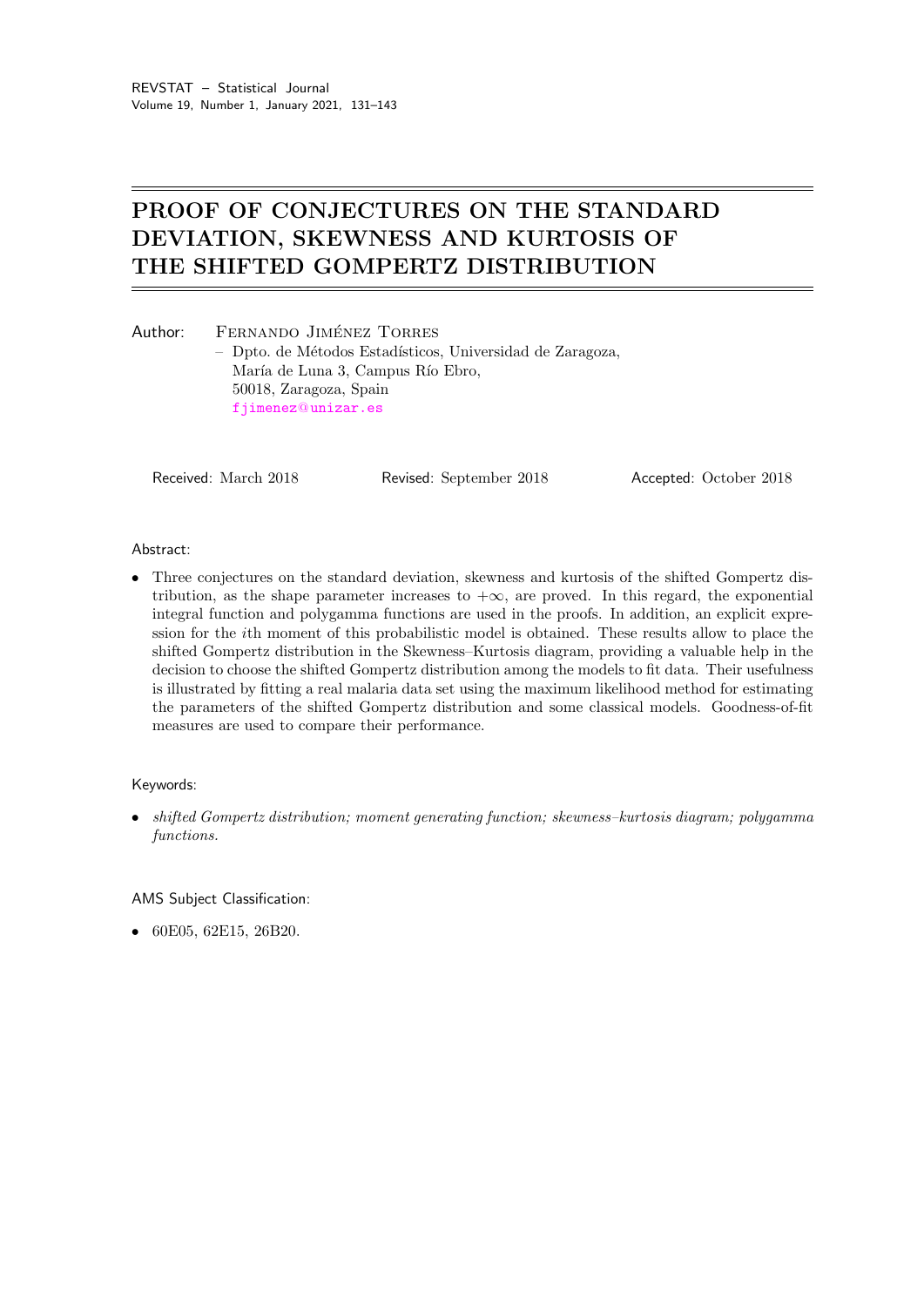## 1. INTRODUCTION

One of the most important references in models of adopting timing of innovations is the model of Bass [\[1\]](#page-12-0). From this model, Bemmaor [\[3\]](#page-12-1) formulated that the individual-level model of adopting timing of a new product in a market is randomly distributed according to the shifted Gompertz distribution. More recently, Lover et al. [\[8\]](#page-12-2) show that modeling studies of period of time to first relapse in human infections with malaria in the New World tropical region, can support the shifted Gompertz distribution.

Some statistical properties of the shifted Gompertz distribution were obtained in Bemmaor  $[3]$ . Jiménez Torres and Jodrá  $[7]$  gave explicit expressions for the first and second moment, a closed form expression for the quantile function was derived, and the limit distributions of extreme order statistics were considered.

In Jiménez Torres [\[6\]](#page-12-4) the method of least squares, method of maximum likelihood and method of moments to estimate the parameters of the shifted Gompertz distribution were used. In this paper we want to expand and complete the knowledge and statistical properties of the shifted Gompertz distribution, solving the three conjectures presented in Jiménez Torres and Jodrá [\[7\]](#page-12-3) and obtaining a general expression for the moments.

Although the Gompertz distribution Z has been given in different forms in the literature, the cumulative distribution function (cdf)  $F_Z(z) = P(Z \leq z) = e^{-\alpha e^{-\beta z}}, -\infty < z <$ +∞, found in Bemmaor [\[3\]](#page-12-1), satisfies that its standard deviation, skewness and excess kurtosis √  $+\infty$ , found in Bennhaor [3], satisfies that its standard deviation, skewness and excess kurtosis are equals to  $\pi/(\sqrt{6}\beta)$ ,  $12\sqrt{6}\zeta(3)/\pi^3$  and 2.4, respectively, where  $\zeta(\cdot)$  denotes the Riemann zeta function. The skewness of a random variable X is defined by  $\gamma_1 = E[(X - \mu)^3]/\sigma^3$  and is a measure of the asymmetry of the probability distribution. The excess kurtosis of  $X$  is given by  $\gamma_2 = E[(X - \mu)^4]/\sigma^4 - 3$  and it describes the shape of the tails of the probability distribution.

<span id="page-1-0"></span>Let  $X$  be a random variable having the shifted Gompertz distribution with parameters α and β, where  $\alpha > 0$  is a shape parameter and  $\beta > 0$  is a scale parameter. The probability density function of X is

(1.1) 
$$
f_X(x) = \beta e^{-(\beta x + \alpha e^{-\beta x})} (1 + \alpha (1 - e^{-\beta x})), \qquad x > 0.
$$

This model can be characterized as the maximum of two independent random variables with Gompertz distribution (parameters  $\alpha > 0$  and  $\beta > 0$ ) and exponential distribution (parameter  $\beta > 0$ ). From [\(1.1\)](#page-1-0), given that  $\lim_{\alpha \to 0} f_X(x) = \beta e^{-\beta x}$ , it may be noted that the shifted Gompertz distribution gets close to an exponential distribution with mean  $1/\beta$ , as the parameter  $\alpha$  decreases to 0. So, for a fixed value of  $\beta$ ,  $\lim_{\alpha \to 0} \sigma = 1/\beta$ , where  $\sigma$  is the standard deviation of X. For the shifted Gompertz distribution we have  $\lim_{\alpha\to 0} \gamma_1 = 2$ and  $\lim_{\alpha\to 0} \gamma_2 = 6$ , which are the skewness and kurtosis of the exponential distribution. If the shape parameter  $\alpha$  increases to infinity, the asymptotic behavior of the shifted Gompertz distribution is nontrivial and these limits require analytic tools for their calculation.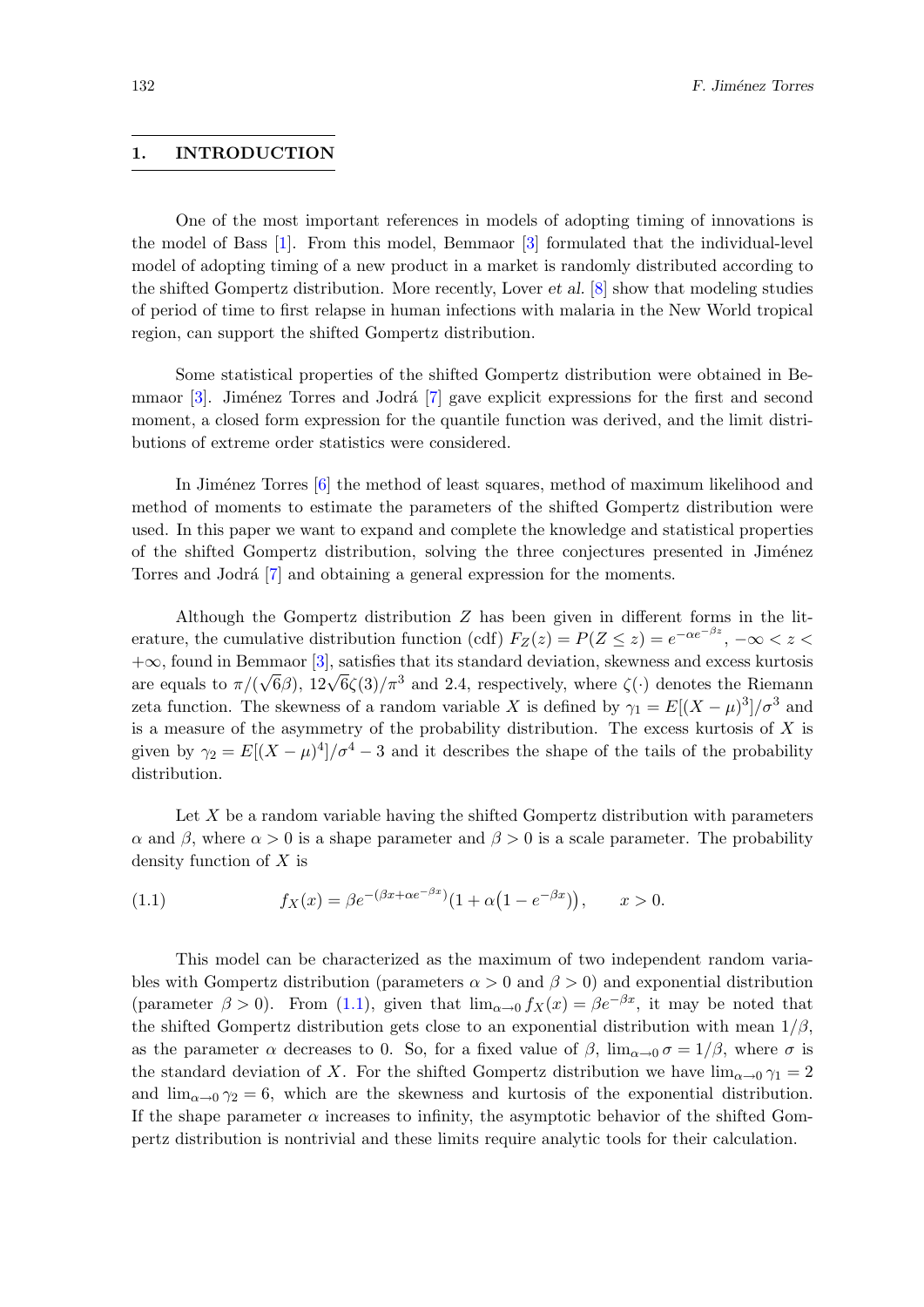Based on numerical evidence showed in Jiménez Torres and Jodrá [\[7\]](#page-12-3) the next three conjectures were presented:

Conjecture 1: 
$$
\lim_{\alpha \to +\infty} \sigma = \frac{\pi}{\sqrt{6}\beta};
$$
  
Conjecture 2: 
$$
\lim_{\alpha \to +\infty} \gamma_1 = \frac{12\sqrt{6}\zeta(3)}{\pi^3};
$$
  
Conjecture 3: 
$$
\lim_{\alpha \to +\infty} \gamma_2 = 2.4.
$$

The remainder of this note is organized as follows. In Section [2,](#page-2-0) we prove Conjecture 1. In Section [3,](#page-3-0) we provide an explicit expression for the  $i$ -th moment of the shifted Gompertz distribution. In Section [4](#page-5-0) and Section [5,](#page-7-0) we prove Conjecture 2 and Conjecture 3, respectively. In Section [6](#page-9-0) we show the importance of these results in the choice of the shifted Gompertz distribution among the models to fit a real data set and finally, the main conclusions are presented in Section [7.](#page-11-0)

## <span id="page-2-0"></span>2. PROOF OF CONJECTURE 1

<span id="page-2-2"></span>In Jiménez Torres and Jodrá [\[7\]](#page-12-3) explicit expressions for the moments of orders 1 and 2 of X were obtained. The first moment of X, or mean  $\mu$  of X, is

(2.1) 
$$
E[X] = \frac{1}{\beta} \left( \gamma + \log(\alpha) + E_1(\alpha) + \frac{1 - e^{-\alpha}}{\alpha} \right),
$$

<span id="page-2-3"></span>where  $\gamma \approx 0.57721$  is the Euler–Mascheroni constant and  $E_1(x)$  is the exponential integral function, defined by  $E_1(x) = \int_x^{+\infty}$  $e^{-t}$  $\frac{-\tau}{t}dt, x > 0$ . The second moment of X is

(2.2) 
$$
E[X^2] = \frac{2}{\alpha \beta^2} \left( \gamma + \log(\alpha) + E_1(\alpha) + {}_3F_3[1, 1, 1; 2, 2, 2; -\alpha] \alpha^2 \right),
$$

<span id="page-2-1"></span>where  $_3F_3[1, 1, 1; 2, 2, 2; -\alpha] = \sum_{k=1}^{+\infty}$  $(-\alpha)^{k-1}$  $\frac{R}{k!k^2}$  is a generalized hypergeometric function. Moreover, we need the next expression (see Geller and Ng  $[5]$ ) for  $a > 0$  and  $b > 0$ 

(2.3) 
$$
\int_{b}^{+\infty} \frac{E_1(ax)}{x} dx = \frac{1}{2} ((\gamma + \log(ab))^2 + \zeta(2)) + \sum_{k=1}^{+\infty} \frac{(-ab)^k}{k! k^2},
$$

<span id="page-2-4"></span>where  $\zeta(2) = \frac{\pi^2}{c}$  $\frac{1}{6}$ . In particular, using [\(2.3\)](#page-2-1) with  $a = 1$  and  $b = \alpha$ , we obtain

(2.4) 
$$
\int_{\alpha}^{+\infty} \frac{E_1(x)}{x} dx = \frac{1}{2} \left( (\gamma + \log(\alpha))^2 + \zeta(2) \right) + \sum_{k=1}^{+\infty} \frac{(-\alpha)^k}{k! k^2},
$$

and in the next theorem, we prove Conjecture 1.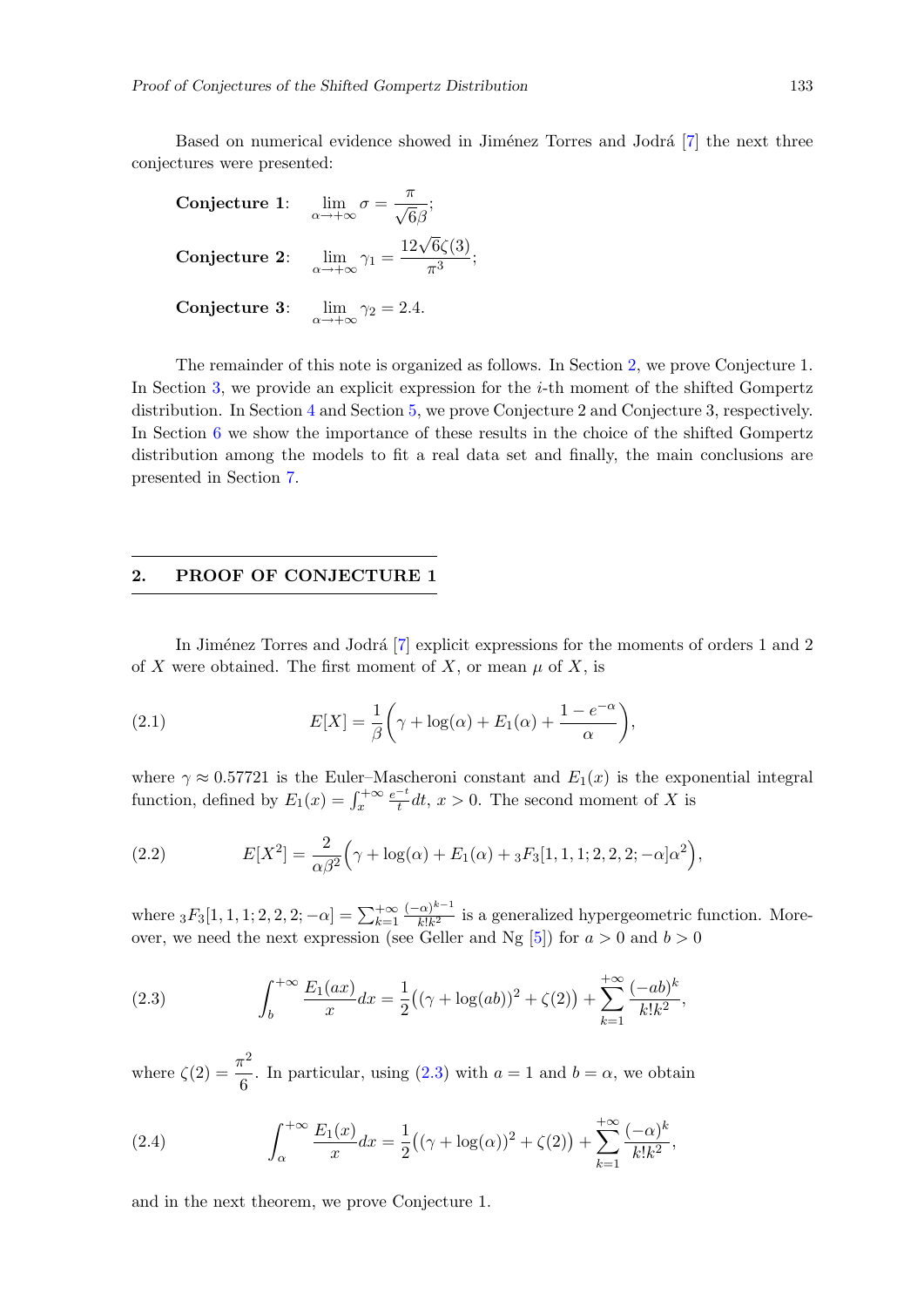$\Box$ 

**Theorem 2.1.** The limit of the standard deviation,  $\sigma$ , of the shifted Gompertz distribution X as the shape parameter  $\alpha$  increases to  $+\infty$  is finite and its value is

(2.5) 
$$
\lim_{\alpha \to +\infty} \sigma = \frac{\pi}{\sqrt{6}\beta}.
$$

**Proof:** The variance of a random variable X is  $\sigma^2 = E[X^2] - (E[X])^2$ . From [\(2.1\)](#page-2-2),  $(2.2)$  and  $(2.4)$  we have

$$
\sigma^2 = \frac{2}{\alpha \beta^2} \bigg[ \gamma + \log(\alpha) + E_1(\alpha) - \alpha \int_{\alpha}^{+\infty} \frac{E_1(x)}{x} dx + \frac{\alpha}{2} \big( (\gamma + \log(\alpha))^2 + \zeta(2) \big) \bigg]
$$
  
(2.6)  

$$
- \frac{1}{\beta^2} \bigg( \gamma + \log(\alpha) + E_1(\alpha) + \frac{1 - e^{-\alpha}}{\alpha} \bigg)^2
$$
  

$$
= \frac{\zeta(2)}{\beta^2} + R(\alpha),
$$

where

<span id="page-3-1"></span>(2.7) 
$$
R(\alpha) = \frac{2}{\alpha \beta^2} \left(\gamma + \log(\alpha) + E_1(\alpha)\right) - \frac{2}{\beta^2} \int_{\alpha}^{+\infty} \frac{E_1(x)}{x} dx + \frac{1}{\beta^2} \left((\gamma + \log(\alpha))^2 - \frac{1}{\beta^2} \left(\gamma + \log(\alpha) + E_1(\alpha) + \frac{1 - e^{-\alpha}}{\alpha}\right)^2\right).
$$

So,  $\lim_{\alpha \to +\infty} \sigma^2 = \frac{\zeta(2)}{\beta^2} + \lim_{\alpha \to +\infty} R(\alpha)$ . Now, in [\(2.7\)](#page-3-1) we take limit as  $\alpha$  increases to  $+\infty$ , taking into account the next limits related to the exponential integral function (see Geller and  $Ng [5]$  $Ng [5]$ :

<span id="page-3-3"></span>(2.8) 
$$
\lim_{x \to +\infty} (\log(x)E_1(x)) = \lim_{x \to +\infty} (e^{-x}E_1(x)) = \lim_{x \to +\infty} (x^p E_1(x)) = 0.
$$

So,  $\lim_{\alpha \to +\infty} R(\alpha) = 0$ , and Conjecture 1 is proved.

To prove Conjecture 2 and Conjecture 3 we need expressions of the moments of orders 3 and 4, respectively. In Section 3 we are more ambitious and obtain a general expression for the moment of order i of the shifted Gompertz distribution.

## <span id="page-3-0"></span>3. MOMENT OF ORDER i OF X

The *i*-th moment of X, denoted and defined by  $E[X^i] = \int_0^{+\infty} x^i f_X(x) dx$ ,  $i = 1, 2, ...,$ where  $f_X(x)$  is given in [\(1.1\)](#page-1-0), does not seem to have a closed-form expression in terms of elementary functions, but we can find a series expansion. Let  $\gamma(a, b)$  be the lower incomplete gamma function defined for any  $a > 0$  and  $b > 0$  by

<span id="page-3-2"></span>(3.1) 
$$
\gamma(a,b) = \int_0^b v^{a-1} e^{-v} dv,
$$

and let  $M_X(t)$  be the moment generating function of X, i.e.,  $M_X(t) = E[e^{tX}]$ . In the next theorem we obtain an expression of this function.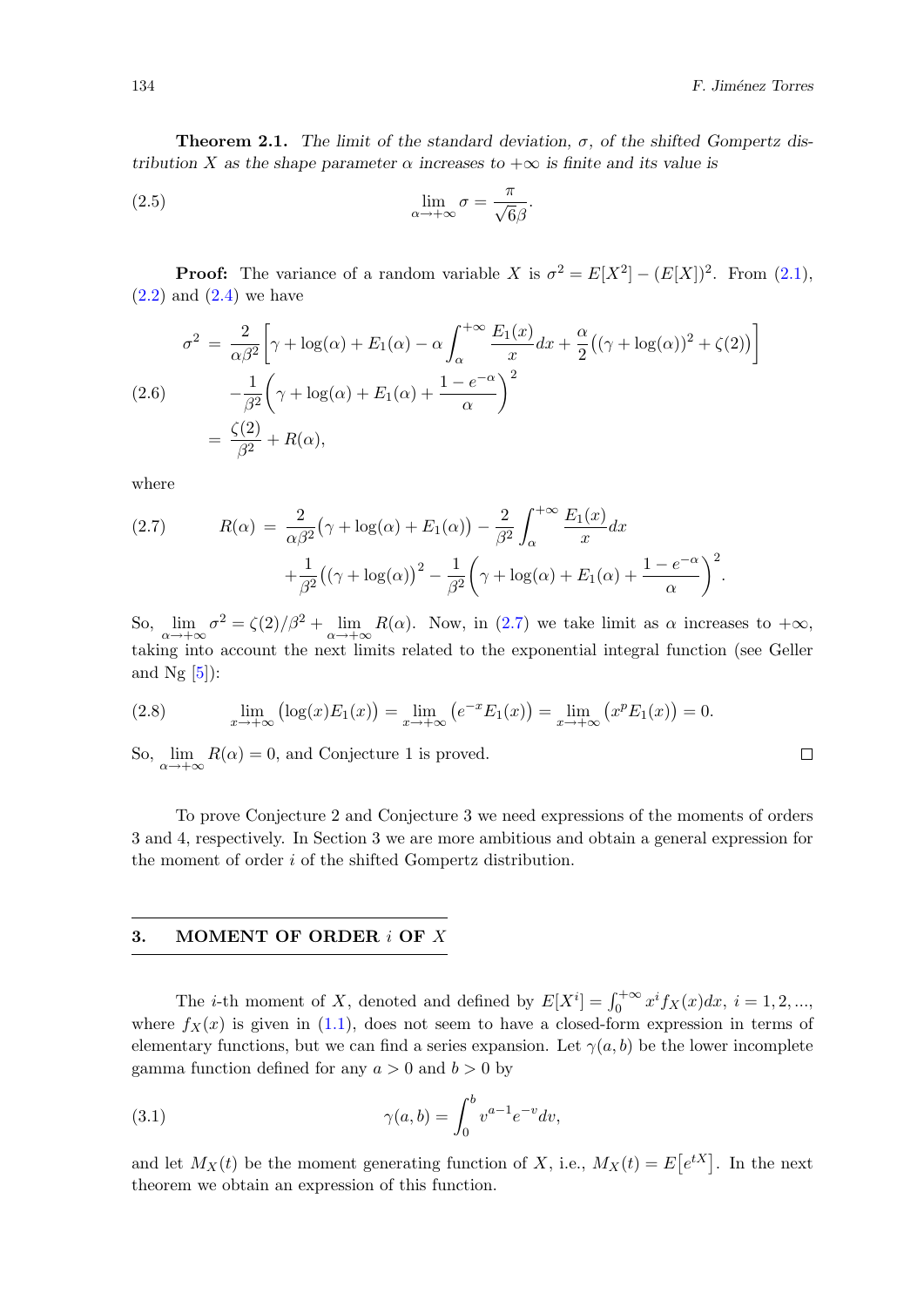<span id="page-4-2"></span>Theorem 3.1. The moment generating function of the shifted Gompertz distribution X for  $|t| < \beta$  is

.

(3.2) 
$$
M_X(t) = \alpha^{t/\beta - 1} (\alpha + t/\beta) \gamma (1 - t/\beta, \alpha) + e^{-\alpha}
$$

<span id="page-4-0"></span>**Proof:** By definition, we have

(3.3) 
$$
E[e^{tX}] = \int_0^{+\infty} e^{tx} f_X(x) dx = \beta \int_0^{+\infty} e^{tx - \beta x - \alpha e^{-\beta x}} (1 + \alpha (1 - e^{-\beta x})) dx
$$

$$
= (1 + \alpha)\beta \int_0^{+\infty} e^{tx - \beta x - \alpha e^{-\beta x}} dx - \alpha \beta \int_0^{+\infty} e^{tx - 2\beta x - \alpha e^{-\beta x}} dx.
$$

The change of variable  $v = \alpha e^{-\beta x}$  in [\(3.3\)](#page-4-0) provides

(3.4)  
\n
$$
E[e^{tX}] = \alpha^{t/\beta - 1}(1 + \alpha) \int_0^{\alpha} e^{-v} v^{-t/\beta} dv - \alpha^{t/\beta - 1} \int_0^{\alpha} e^{-v} v^{1 - t/\beta} dv
$$
\n
$$
= \alpha^{t/\beta - 1} \big( (1 + \alpha) \gamma (1 - t/\beta, \alpha) - \gamma (2 - t/\beta, \alpha) \big).
$$

Integrating by parts in [\(3.1\)](#page-3-2) yields the recurrence relation  $\gamma(a+1,b) = a\gamma(a,b) - b^a e^{-b}$ . So, we have

(3.5) 
$$
E\left[e^{tX}\right] = \alpha^{t/\beta - 1}\left((\alpha + t/\beta)\gamma(1 - t/\beta, \alpha) + \alpha^{1 - t/\beta}e^{-\alpha}\right),
$$

thereby completing the proof.

According to Theorem 3.1, the moment generating function of the shifted Gompertz distribution,  $M_X(t)$ , is finite in the open neighborhood  $(-\beta, \beta)$  of 0. In particular, it implies that moments of all orders exist. In the next result, we provide an explicit expression of the moment of order *i*.

<span id="page-4-4"></span>**Theorem 3.2.** The moment of order i,  $i = 1, 2, \dots$ , of the shifted Gompertz distribution X is

(3.6) 
$$
E[X^{i}] = \frac{i!}{\beta^{i}} \left( 1 + \sum_{k=1}^{+\infty} \left( \frac{1}{(k+1)^{i}} - \frac{1}{k^{i}} \right) \frac{(-\alpha)^{k}}{k!} \right).
$$

**Proof:** Since  $M_X(t)$  is finite for t in  $(-\beta, \beta)$ , it can be expanded in a Taylor series about 0 and the moments of X can be computed by differentiation of  $M_X(t)$  at  $t = 0$ , i.e.,  $M_X^{(i)}(t)|_{t=0} = M_X^{(i)}(0) = E[X^i], i = 1, 2, ...,$  where  $M_X^{(i)}(t)$  denotes the *i*-th derivative of the moment generating function of  $X$ . That is,

<span id="page-4-3"></span>(3.7) 
$$
M_X(t) = 1 + \sum_{i=1}^{+\infty} \frac{E[X^i]}{i!} t^i \qquad |t| < \beta.
$$

<span id="page-4-1"></span>Given the Taylor series of the exponential function  $e^{-v}$  in [\(3.1\)](#page-3-2), we have the following series expansion of the lower incomplete gamma function

(3.8) 
$$
\gamma(a,b) = \int_0^b \sum_{k=0}^{+\infty} (-1)^k \frac{v^{a+k-1}}{k!} dv = \sum_{k=0}^{+\infty} \frac{(-1)^k b^{a+k}}{(a+k)k!}.
$$

 $\Box$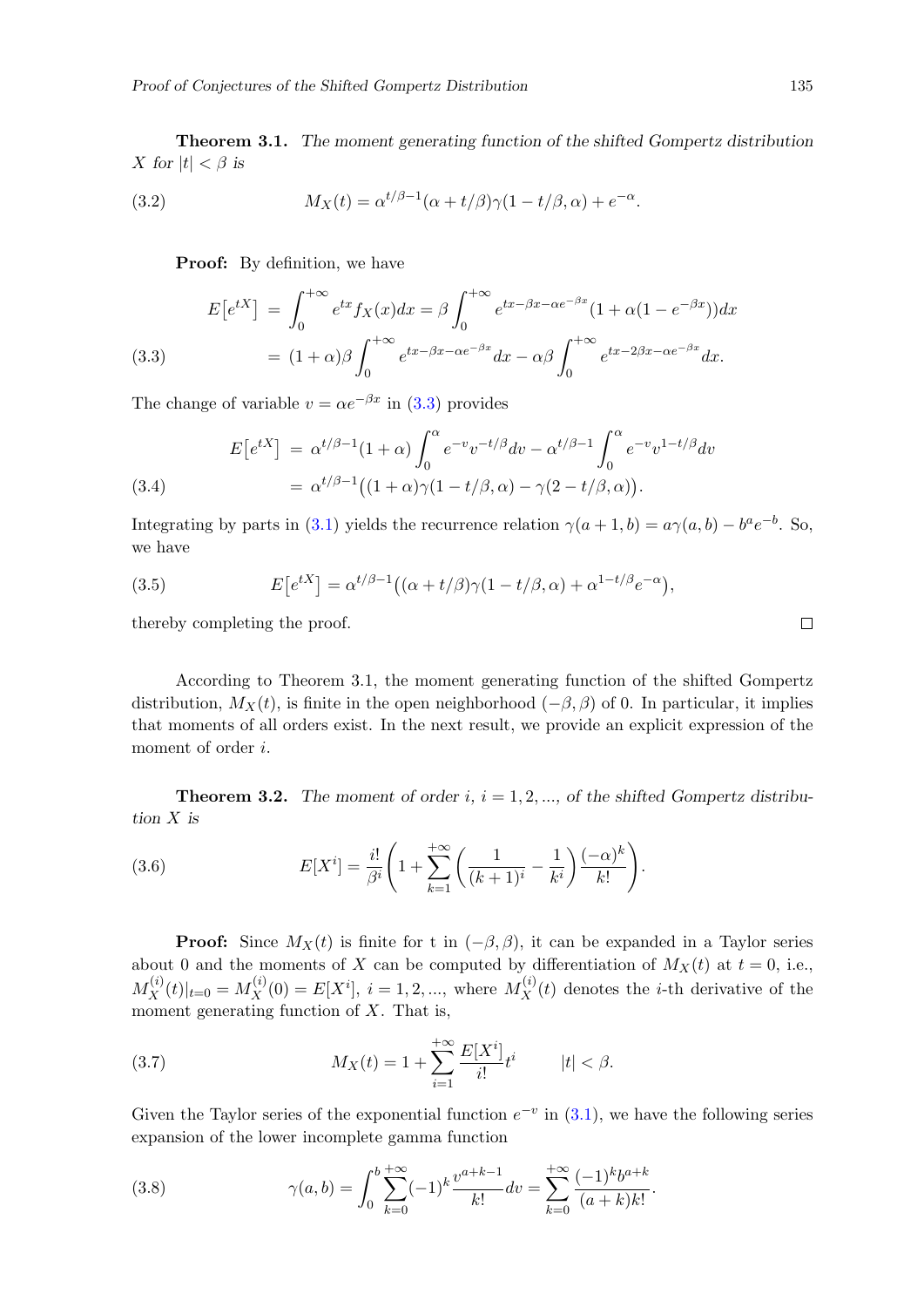$\Box$ 

<span id="page-5-1"></span>From  $(3.8)$ , we have

(3.9) 
$$
\gamma(1 - t/\beta, \alpha) = \sum_{k=0}^{+\infty} \frac{(-1)^k \alpha^{1-t/\beta+k}}{(1 - t/\beta + k)k!} \qquad |t| < \beta,
$$

<span id="page-5-3"></span>and substituting  $(3.9)$  in  $(3.2)$ , we obtain

(3.10) 
$$
M_X(t) = (\alpha + t/\beta) \sum_{k=0}^{+\infty} \frac{(-1)^k \alpha^k}{(1 - t/\beta + k)k!} + e^{-\alpha} \qquad |t| < \beta.
$$

<span id="page-5-2"></span>But the real number  $(1 - t/\beta + k)^{-1}$  can be expressed as the sum of the terms of a geometric series, i.e.,

(3.11) 
$$
\frac{1}{1-t/\beta+k} = \frac{1}{k+1} \sum_{i=0}^{+\infty} \frac{t^i}{(k+1)^i \beta^i} \qquad |t| < \beta.
$$

<span id="page-5-4"></span>Finally, substituting  $(3.11)$  in  $(3.10)$ ,

(3.12) 
$$
M_X(t) = (\alpha + t/\beta) \sum_{k=0}^{+\infty} \frac{(-\alpha)^k}{(k+1)!} \sum_{i=0}^{+\infty} \frac{t^i}{(k+1)^i \beta^i} + e^{-\alpha} \qquad |t| < \beta.
$$

Identifying term to term of  $(3.7)$  and  $(3.12)$ , we have

(3.13) 
$$
E[X^{i}] = \frac{i!}{\beta^{i}} \left( 1 - \sum_{k=1}^{+\infty} \left( \frac{1}{k!k^{i}} - \frac{1}{(k+1)!(k+1)^{i-1}} \right) (-\alpha)^{k} \right),
$$

thereby completing the proof of Theorem 3.2.

## <span id="page-5-0"></span>4. PROOF OF CONJECTURE 2

To prove Conjecture 2 we need the next expression (see Geller [\[4\]](#page-12-6)) for  $a > 0$  and  $\rho > 0$ 

<span id="page-5-5"></span>
$$
\int_0^{\rho} e^{-ax} \log^3(x) dx = -6\rho \left( \sum_{k=0}^{+\infty} \frac{(-a\rho)^k}{k!(k+1)^4} - \log(\rho) \sum_{k=0}^{+\infty} \frac{(-a\rho)^k}{k!(k+1)^3} \right) -\frac{3}{a} \log^2(\rho) \left( \gamma + \log(a\rho) + E_1(a\rho) - \frac{1}{3} \log(\rho)(1 - e^{-a\rho}) \right).
$$
\n(4.1)

It may be noted that [\(4.1\)](#page-5-5) corrects one misprint in Geller [\[4\]](#page-12-6) (the sign of  $\frac{1}{3}$ log( $\rho$ )(1 –  $e^{-a\rho}$ )). In particular, using [\(4.1\)](#page-5-5) with  $a = 1$  and  $\rho = \alpha$ , we have

<span id="page-5-6"></span>(4.2) 
$$
\int_0^{\alpha} e^{-x} \log^3(x) dx = -6\alpha \left( \sum_{k=0}^{+\infty} \frac{(-\alpha)^k}{k!(k+1)^4} - \log(\alpha) \sum_{k=0}^{+\infty} \frac{(-\alpha)^k}{k!(k+1)^3} \right) -3\log^2(\alpha) \left( \gamma + \log(\alpha) + E_1(\alpha) - \frac{1}{3} \log(\alpha)(1 - e^{-\alpha}) \right).
$$

Moreover, we need the value of [\(4.2\)](#page-5-6) as  $\alpha$  increases to  $+\infty$ , i.e.,  $\int_0^{+\infty} e^{-x} \log^3(x) dx$ . This integral is  $\Gamma^{(3)}(1)$ , the third derivative of gamma function evaluated at 1, where the gamma function is defined by  $\Gamma(p) = \int_0^{+\infty} t^{p-1} e^{-t} dt$ , for a real number  $p > 0$ . To know the value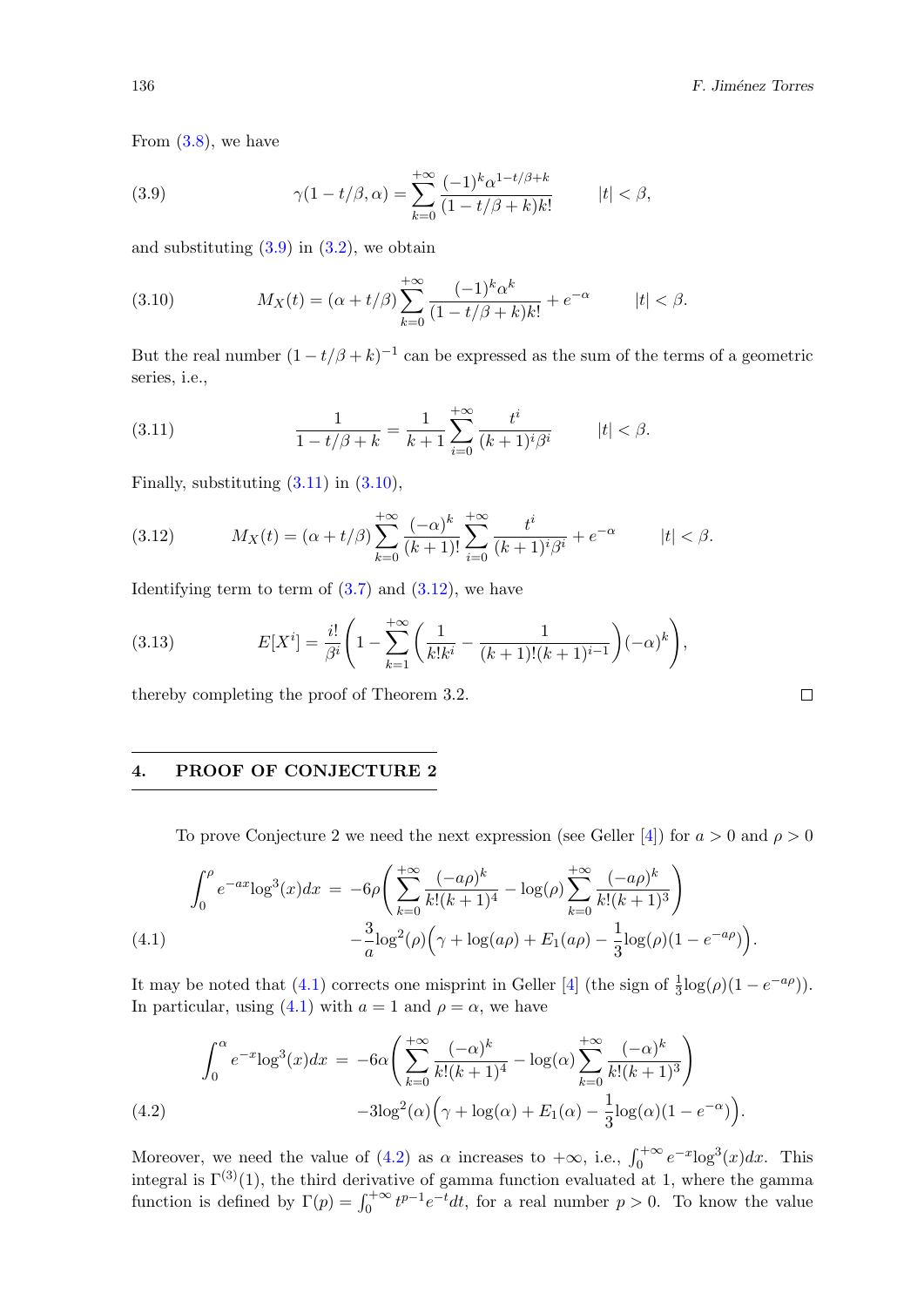of  $\Gamma^{(3)}(1)$  we can use the digamma function, define by  $\psi(p) = \Gamma'(p)/\Gamma(p)$  and polygamma functions,  $\psi'(p)$ ,  $\psi^{(2)}(p)$ ,  $\psi^{(3)}(p)$  .... These functions are derivatives of the logarithm of the gamma function. In particular, we have  $\psi(1) = -\gamma$  and  $\psi^{(n)}(1) = (-1)^{n+1} n! \zeta(n+1)$ , for  $n =$ 1, 2, 3... (see, e.g. [\[9,](#page-12-7) 5.15.2]). Using this relation we have  $\psi'(1) = \zeta(2)$  and  $\psi^{(2)}(1) = -2\zeta(3)$ . So, the value of  $\Gamma^{(3)}(1)$  is

<span id="page-6-4"></span>(4.3) 
$$
\Gamma^{(3)}(1) = (\psi(1))^3 + 3\psi(1)\psi'(1) + \psi^{(2)}(1) = -\gamma^3 - 3\gamma\zeta(2) - 2\zeta(3),
$$

where  $\zeta(3) \approx 1.20205$  is a real number known as Apéry's constant. In the next theorem, we prove Conjecture 2.

**Theorem 4.1.** The limit of the coefficient of skewness,  $\gamma_1$ , of the shifted Gompertz distribution X as the shape parameter  $\alpha$  increases to  $+\infty$  is finite and its value is

(4.4) 
$$
\lim_{\alpha \to +\infty} \gamma_1 = \frac{12\sqrt{6}\zeta(3)}{\pi^3}.
$$

<span id="page-6-1"></span><span id="page-6-0"></span>**Proof:** The coefficient of skewness of  $X$  is

(4.5) 
$$
\gamma_1 = E[(X - \mu)^3]/\sigma^3 = (E[X^3] - 3\mu E[X^2] + 2\mu^3)/\sigma^3.
$$

We can study every term of this equation. The first term of  $(4.5)$  is  $E[X^3]$ . According to  $(3.6)$ , the moment of order 3 of X is

(4.6) 
$$
E[X^3] = \frac{3!}{\beta^3} \left( 1 + \sum_{k=1}^{+\infty} \left( \frac{1}{(k+1)^3} - \frac{1}{k^3} \right) \frac{(-\alpha)^k}{k!} \right).
$$

From  $(4.2)$ , we have

<span id="page-6-2"></span>
$$
\sum_{k=0}^{+\infty} \frac{(-\alpha)^k}{k!(k+1)^4} = -\frac{1}{6\alpha} \left( \int_0^{\alpha} e^{-x} \log^3(x) dx - 6\alpha \log(\alpha) \sum_{k=0}^{+\infty} \frac{(-\alpha)^k}{k!(k+1)^3} + 3\log^2(\alpha) \left( \gamma + \log(\alpha) + E_1(\alpha) - \frac{1}{3} \log(\alpha)(1 - e^{-\alpha}) \right) \right).
$$
\n(4.7)

Given that  $\sum_{k=1}^{+\infty}$  $(-\alpha)^k$  $\frac{(-\alpha)^k}{k!k^i} = -\alpha \sum_{k=0}^{+\infty}$  $\frac{(-\alpha)^k}{k!(k+1)^{i+1}}, i = 0, 1, 2, \dots$ , from  $(2.4)$ ,  $(4.6)$  and  $(4.7)$ 

<span id="page-6-3"></span>
$$
E[X^3] = -\frac{1}{\beta^3} \left[ 6(\alpha^{-1} + \log(\alpha)) \left( \int_{\alpha}^{+\infty} \frac{E_1(x)}{x} dx - \frac{1}{2} ((\gamma + \log(\alpha))^2 + \zeta(2)) \right) + \int_0^{\alpha} e^{-x} \log^3(x) dx + 3 \log^2(\alpha) (\gamma + \log(\alpha) + E_1(\alpha)) - \log^3(\alpha) (1 - e^{-\alpha}) \right].
$$
\n(4.8)

Now, we study  $-3\mu E[X^2]$ , the second term of [\(4.5\)](#page-6-0). From [\(2.1\)](#page-2-2) and [\(2.2\)](#page-2-3), it is

(4.9)  
\n
$$
-3\mu E[X^2] = -\frac{6}{\alpha\beta^3} \left(\gamma + \log(\alpha) + E_1(\alpha) + \frac{1 - e^{-\alpha}}{\alpha}\right)
$$
\n
$$
\times \left(\gamma + \log(\alpha) + E_1(\alpha) - \alpha \sum_{k=1}^{+\infty} \frac{(-\alpha)^k}{k!k^2}\right),
$$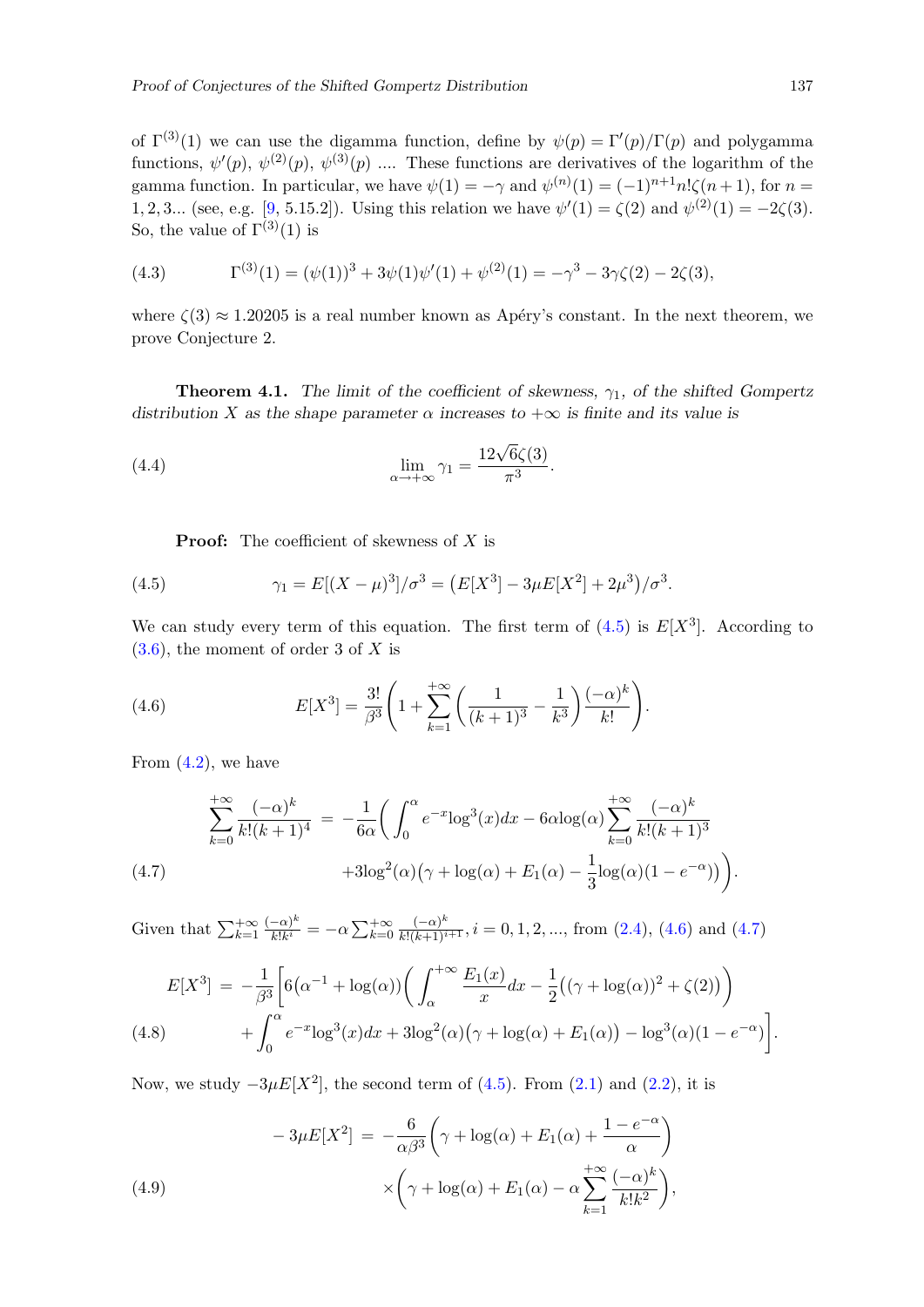$\Box$ 

and from  $(2.4)$ , we have

<span id="page-7-1"></span>
$$
-3\mu E[X^2] = -\frac{6}{\alpha\beta^3} \left(\gamma + \log(\alpha) + E_1(\alpha) + \frac{1 - e^{-\alpha}}{\alpha}\right)
$$
  
(4.10) 
$$
\times \left(\gamma + \log(\alpha) + E_1(\alpha) - \alpha \int_{\alpha}^{+\infty} \frac{E_1(x)}{x} dx + \frac{\alpha}{2} \left((\gamma + \log(\alpha))^2 + \zeta(2)\right)\right).
$$

The third term of  $(4.5)$  is  $2\mu^3$ . From  $(2.1)$ , it is

(4.11) 
$$
2\mu^3 = \frac{2}{\beta^3} \left(\gamma + \log(\alpha) + E_1(\alpha) + \frac{1 - e^{-\alpha}}{\alpha}\right)^3.
$$

Finally, taking into account the three terms of  $(4.5)$ , i.e.,  $(4.8)$ ,  $(4.10)$  and  $(4.11)$ , that  $\lim_{\alpha \to +\infty} \int_0^{\alpha} e^{-x} \log^3(x) dx = \Gamma^{(3)}(1)$  given in [\(4.3\)](#page-6-4) and the limits [\(2.8\)](#page-3-3), we have

<span id="page-7-2"></span>.

(4.12) 
$$
\lim_{\alpha \to +\infty} E[(X - \mu)^3] = \frac{2\zeta(3)}{\beta^3}
$$

According to Theorem 2.1,  $\lim_{\alpha \to +\infty} \sigma^3 = \frac{\pi^3}{6\sqrt{6}}$ 6 √  $\frac{1}{6\beta^3}$ , and Conjecture 2 is proved.

## <span id="page-7-0"></span>5. PROOF OF CONJECTURE 3

<span id="page-7-3"></span>To prove Conjecture 3 we need the next expression (see Geller [\[4\]](#page-12-6)), valid for  $a > 0$ ,  $\rho > 0, p > -1$  and  $n = 0, 1, 2, 3, ...$ 

(5.1) 
$$
\int_0^{\rho} x^p e^{-ax} \log^n(x) dx = (-1)^n n! \rho^{p+1} \sum_{k=0}^n \frac{(-1)^k \log^k(\rho)}{k!} \sum_{l=0}^{+\infty} \frac{(-a\rho)^l}{l!(p+l+1)^{n-k+1}}.
$$

In particular, we need [\(5.1\)](#page-7-3) for  $a = 1$ ,  $\rho = \alpha$ ,  $p = 0$  and  $n = 4$ , i.e.,

<span id="page-7-4"></span>
$$
\int_0^{\alpha} e^{-x} \log^4(x) dx = 4! \alpha \sum_{k=0}^4 \frac{(-1)^k \log^k(\alpha)}{k!} \sum_{l=0}^{+\infty} \frac{(-\alpha)^l}{l!(l+1)^{5-k}}
$$
  

$$
= 4! \alpha \left[ \sum_{k=0}^{+\infty} \frac{(-\alpha)^k}{k!(k+1)^5} - \log(\alpha) \sum_{k=0}^{+\infty} \frac{(-\alpha)^k}{k!(k+1)^4} + \frac{\log^2(\alpha)}{2} \sum_{k=0}^{+\infty} \frac{(-\alpha)^k}{k!(k+1)^3} - \frac{\log^3(\alpha)}{3!} \sum_{k=0}^{+\infty} \frac{(-\alpha)^k}{k!(k+1)^2} + \frac{\log^4(\alpha)}{4!} \sum_{k=0}^{+\infty} \frac{(-\alpha)^k}{k!(k+1)} \right].
$$
  
(5.2)

Moreover, we need the value of  $(5.2)$  as  $\alpha$  increases to  $+\infty$ , i.e.,  $\int_0^{+\infty} e^{-x} \log^4(x) dx$ , the 4-th Euler–Mascheroni integral. This integral is  $\Gamma^{(4)}(1)$ , the fourth derivative of  $\Gamma(p)$ , evaluated at p = 1. Given that  $\psi^{(3)}(1) = 6\zeta(4), \left(\zeta(2)\right)^2 = 5\zeta(4)/2$  and  $\zeta(4) = \pi^4/90$ , the value of  $\Gamma^{(4)}(1)$ is

<span id="page-7-5"></span>(5.3) 
$$
\Gamma^{(4)}(1) = (\psi(1))^{4} + 6\psi'(1)(\psi(1))^{2} + 4\psi^{(2)}(1)\psi(1) + \psi^{(3)}(1) + 3(\psi'(1))^{2}
$$

$$
= \gamma^{4} + 6\gamma^{2}\zeta(2) + 8\gamma\zeta(3) + \frac{27}{2}\zeta(4).
$$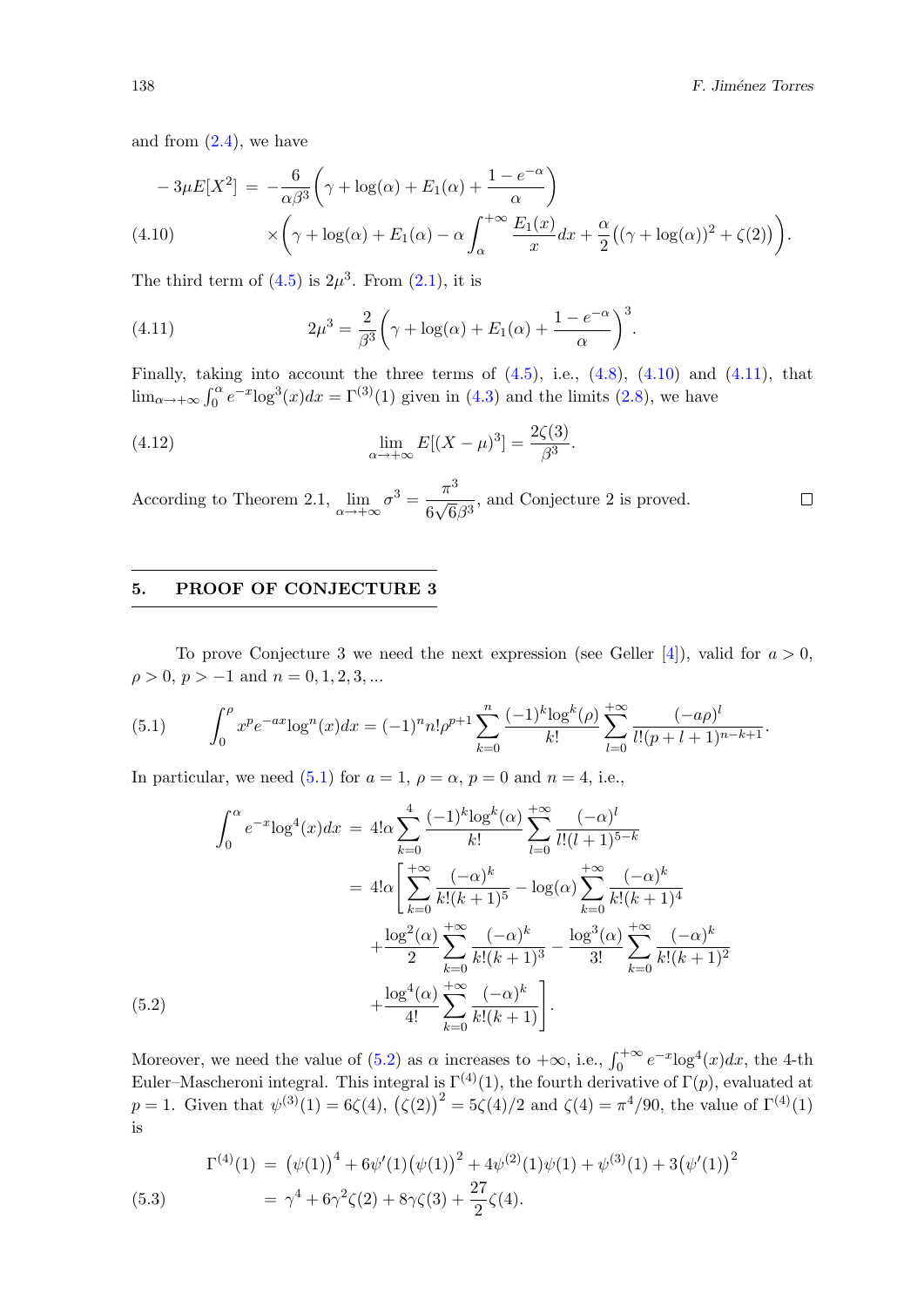In the next theorem, we prove Conjecture 3.

**Theorem 5.1.** The limit of the excess kurtosis,  $\gamma_2$ , of the shifted Gompertz distribution X as the shape parameter  $\alpha$  increases to  $+\infty$  is finite and its value is

(5.4) 
$$
\lim_{\alpha \to +\infty} \gamma_2 = 2.4.
$$

<span id="page-8-0"></span>**Proof:** The excess kurtosis of  $X$  is

(5.5) 
$$
\gamma_2 = E[(X - \mu)^4]/\sigma^4 - 3 = (E[X^4] - 4\mu E[X^3] + 6\mu^2 E[X^2] - 3\mu^4)/\sigma^4 - 3.
$$

We can study every term of this equation. The first term of  $(5.5)$  is  $E[X^4]$ . According to  $(3.6)$ , the fourth moment of X is

(5.6) 
$$
E[X^4] = \frac{4!}{\beta^4} \left( 1 + \sum_{k=1}^{+\infty} \left( \frac{1}{(k+1)^4} - \frac{1}{k^4} \right) \frac{(-\alpha)^k}{k!} \right)
$$

$$
= \frac{4!}{\alpha \beta^4} \left( \alpha \sum_{k=1}^{+\infty} \frac{(-\alpha)^k}{k!(k+1)^4} + \alpha^2 \sum_{k=0}^{+\infty} \frac{(-\alpha)^k}{k!(k+1)^5} \right).
$$

From  $(5.2)$ , we have

<span id="page-8-1"></span>
$$
\sum_{k=0}^{+\infty} \frac{(-\alpha)^k}{k!(k+1)^5} = \frac{1}{24\alpha} \left[ \int_0^{\alpha} e^{-x} \log^4(x) dx + 24\alpha \log(\alpha) \sum_{k=0}^{+\infty} \frac{(-\alpha)^k}{k!(k+1)^4} -12\alpha \log^2(\alpha) \sum_{k=0}^{+\infty} \frac{(-\alpha)^k}{k!(k+1)^3} + 4\alpha \log^3(\alpha) \sum_{k=0}^{+\infty} \frac{(-\alpha)^k}{k!(k+1)^2} -\alpha \log^4(\alpha) \sum_{k=0}^{+\infty} \frac{(-\alpha)^k}{k!(k+1)} \right].
$$

From  $(4.7)$  and  $(5.7)$ ,

<span id="page-8-2"></span>
$$
E[X^{4}] = \frac{24}{\alpha\beta^{4}} \bigg[ -\frac{1}{6} \int_{0}^{\alpha} e^{-x} \log^{3}(x) dx - \frac{1}{2} \log^{2}(\alpha) (\gamma + \log(\alpha) + E_{1}(\alpha)) - \frac{1}{6} \log^{3}(\alpha) (1 - e^{-\alpha}) - \log(\alpha) \bigg( \int_{\alpha}^{+\infty} \frac{E_{1}(x)}{x} dx - \frac{1}{2} ((\gamma + \log(\alpha))^{2} + \zeta(2)) \bigg) + \frac{\alpha}{24} \bigg( \int_{0}^{\alpha} e^{-x} \log^{4}(x) dx - 4 \log(\alpha) \int_{0}^{\alpha} e^{-x} \log^{3}(x) dx - 12 \log^{2}(\alpha) \int_{\alpha}^{+\infty} \frac{E_{1}(x)}{x} dx + 6 \log^{2}(\alpha) ((\gamma + \log(\alpha))^{2} + \zeta(2)) - 8 \log^{3}(\alpha) (\gamma + \log(\alpha) + E_{1}(\alpha)) + 3 \log^{4}(\alpha) (1 - e^{-\alpha}) \bigg].
$$
\n(5.8)

Now, we study  $-4\mu E[X^3]$ , the second term of [\(5.5\)](#page-8-0). From [\(2.1\)](#page-2-2) and [\(4.8\)](#page-6-3), it is

<span id="page-8-3"></span>
$$
-4\mu E[X^3] = -\frac{4}{\beta^4} \left( \gamma + \log(\alpha) + E_1(\alpha) + \frac{1 - e^{-\alpha}}{\alpha} \right)
$$
  
(5.9) 
$$
\times \left[ -6(\alpha^{-1} + \log(\alpha)) \left( \int_{\alpha}^{+\infty} \frac{E_1(x)}{x} dx - \frac{1}{2} ((\gamma + \log(\alpha))^2 + \zeta(2)) \right) - \int_0^{\alpha} e^{-x} \log^3(x) dx - 3\log^2(\alpha) (\gamma + \log(\alpha) + E_1(\alpha)) + \log^3(\alpha) (1 - e^{-\alpha}) \right) \right]
$$

.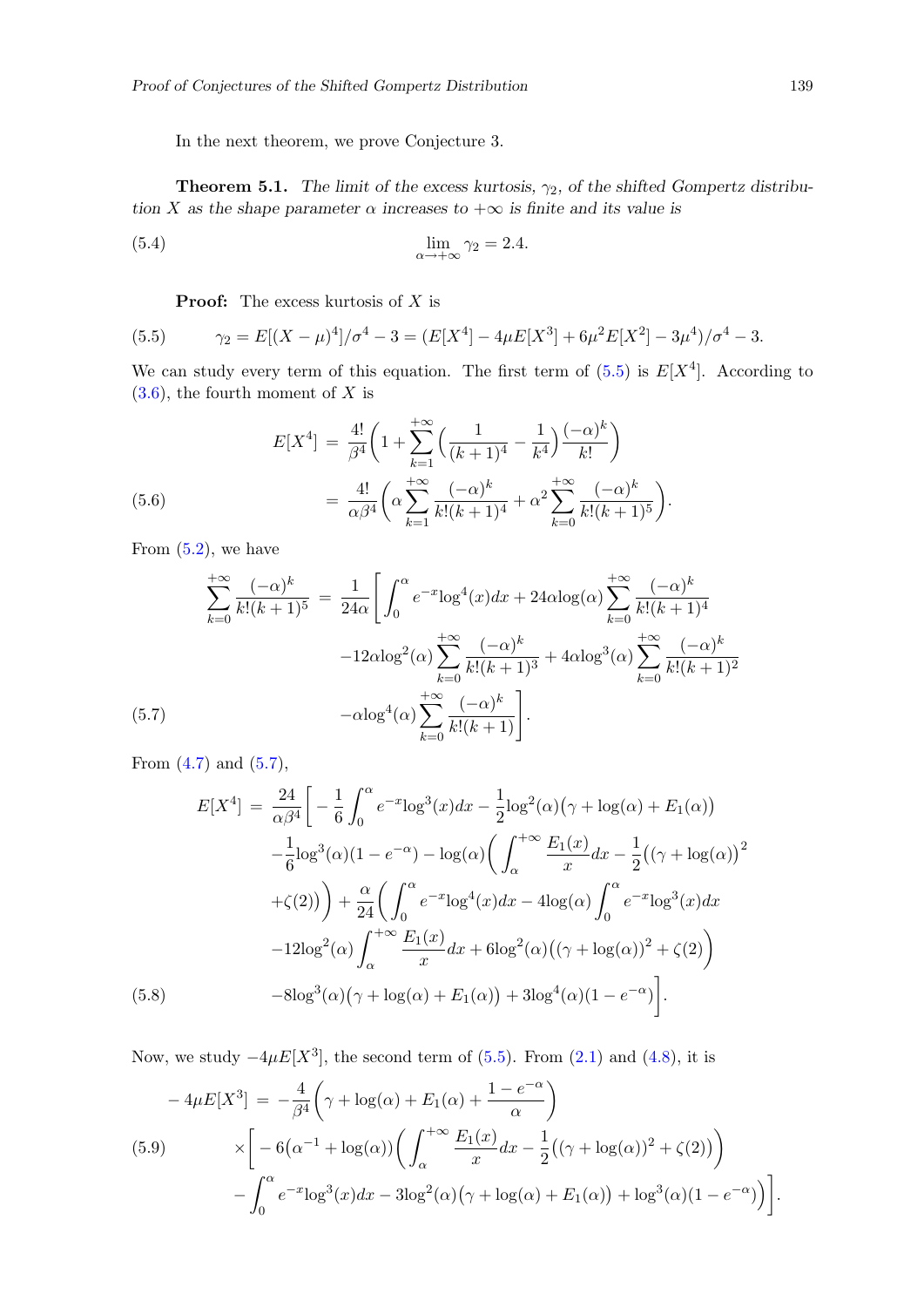The third term of  $(5.5)$  is  $6\mu^2 E[X^2]$ . From  $(2.1)$ ,  $(2.2)$  and  $(2.4)$ , it is

<span id="page-9-1"></span>
$$
6\mu^{2}E[X^{2}] = \frac{12}{\beta^{4}} \left(\gamma + \log(\alpha) + E_{1}(\alpha) + \frac{1 - e^{-\alpha}}{\alpha}\right)^{2}
$$
  
(5.10) 
$$
\times \left[\frac{\gamma + \log(\alpha) + E_{1}(\alpha)}{\alpha} - \int_{\alpha}^{+\infty} \frac{E_{1}(x)}{x} dx + \frac{1}{2} \left((\gamma + \log(\alpha))^{2} + \zeta(2)\right)\right].
$$

The fourth and last term of  $(5.5)$  is  $-3\mu^4$ . From  $(2.1)$ , it is

(5.11) 
$$
-3\mu^4 = -\frac{3}{\beta^4} \left(\gamma + \log(\alpha) + E_1(\alpha) + \frac{1 - e^{-\alpha}}{\alpha}\right)^4.
$$

Finally, taking into account that  $\lim_{\alpha \to +\infty} \int_0^{\alpha} e^{-x} \log^4(x) dx = \Gamma^{(4)}(1)$  given in [\(5.3\)](#page-7-5), the four terms of  $(5.5)$ , i.e.,  $(5.8)$ ,  $(5.9)$ ,  $(5.10)$  and  $(5.11)$ , and the limits  $(2.8)$ , we have

<span id="page-9-2"></span>.

(5.12) 
$$
\lim_{\alpha \to +\infty} E[(X - \mu)^4] = \frac{27\zeta(4)}{2\beta^4}
$$

According to Theorem 2.1,  $\lim_{\alpha \to +\infty} \sigma^4 = \frac{\pi^4}{36\beta}$  $\frac{\pi^4}{36\beta^4}$ . Given the value of  $\zeta(4) = \frac{\pi^4}{90}$  $\frac{\pi}{90}$ , Conjecture 3 is  $\Box$ proved.

## <span id="page-9-0"></span>6. REAL DATA APPLICATION

One of the human malaria parasites with the widest geographic distribution in the world is *plasmodium vivax*. If a patient was not fully cured or insufficiently treated, he can relapse in a few weeks after the initial infection, i.e., new clinical symptoms begin after the disease disappeared from the blood following the primary infection. In this section, we have considered an application with periods of time to first relapse or recurrence in 38 patients located at Brazil. We have chosen Brazil since it is located geographically in the New World tropical region, where following Lover et al. [\[8\]](#page-12-2), the shifted Gompertz distribution is suitable for modeling times to first relapse. Tropical region is delimited by the  $\pm 23.5^{\circ}$  latitude lines. Table [1](#page-9-3) shows times (days) to first relapse observed, reported in Battle et al. [\[2\]](#page-12-8).

<span id="page-9-3"></span>Table 1: Real data set: Times (days) to first relapse observed (malaria parasite plasmodium vivax) in 38 patients located at Brazil.

|  |  |  |  |  |  |  |  | $\mid 31 \mid 32 \mid 32 \mid 33 \mid 34 \mid 35 \mid 37 \mid 37 \mid 44 \mid 45 \mid 48 \mid 53 \mid 57 \mid 57 \mid 58 \mid 62 \mid 63 \mid 64 \mid 68 \mid$ |  |
|--|--|--|--|--|--|--|--|----------------------------------------------------------------------------------------------------------------------------------------------------------------|--|
|  |  |  |  |  |  |  |  | 69 70 70 70 71 75 78 80 82 83 86 91 97 97 112 124 132 158 185                                                                                                  |  |

According to Theorem 4.1, the values of  $\gamma_1$  of the shifted Gompertz distribution are According to Theorem 4.1, the values of  $\gamma_1$  of the sillical competitive distribution are greater than  $12\sqrt{6}\zeta(3)/\pi^3 \approx 1.1395$ , i.e., are always positive and possibly this can be a good model to fit a data set with positive asymmetry. Similarly, according to Theorem 5.1, the values of  $\gamma_2$  of the shifted Gompertz distribution are greater than 2.4, i.e., are always positive. This means that the shifted Gompertz distribution is a fat-tailed probability distribution, and possibly it can be a good model to fit a data set with positive excess kurtosis.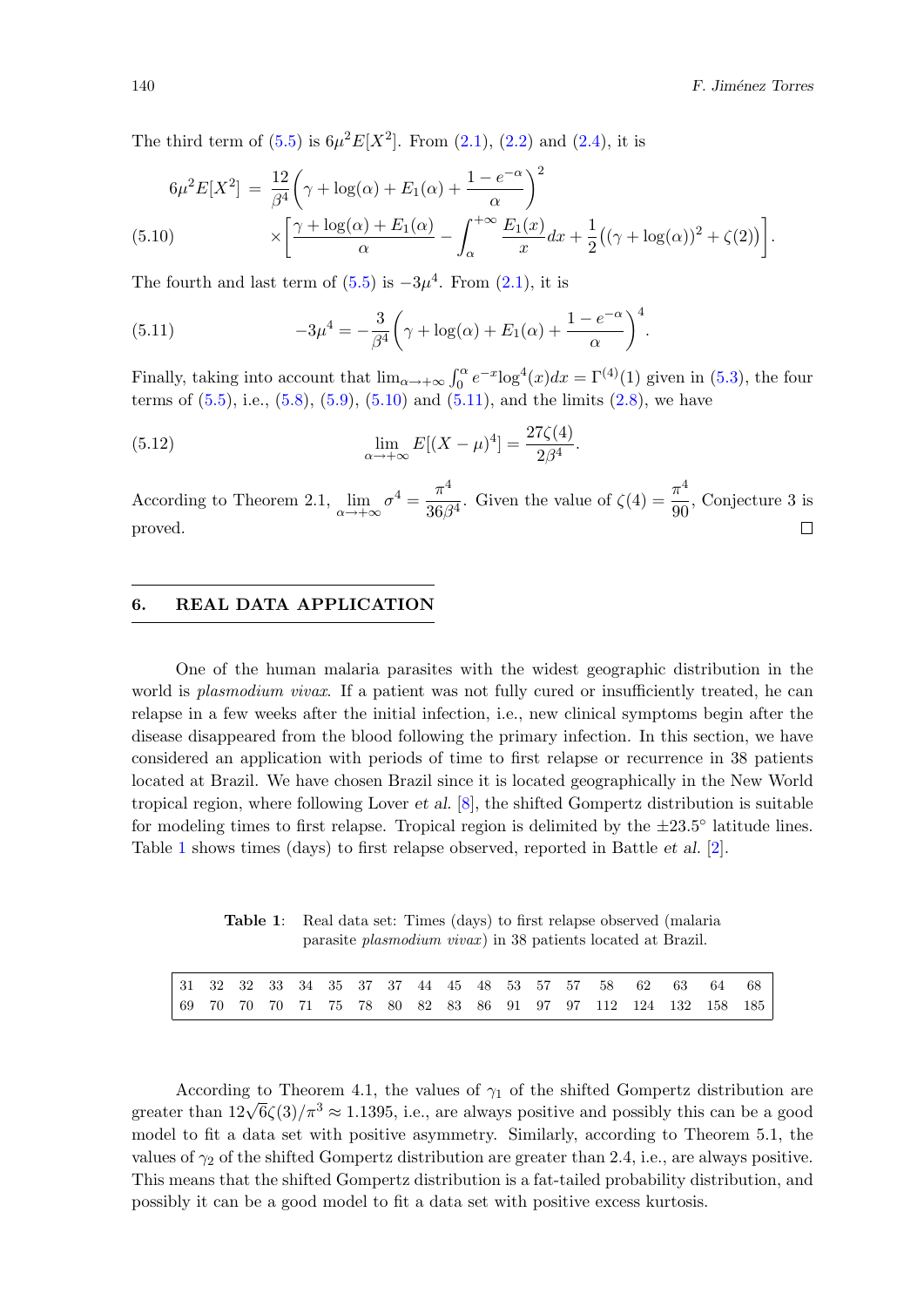The results proved in this paper allow to place the shifted Gompertz distribution in the Skewness–Kurtosis diagram (see Vargo et al. [\[11\]](#page-12-9)). This moment-ratio diagram (see Figure [1\)](#page-10-0) is a plot containing the  $(\gamma_1, \gamma_2)$  values for probability distributions. When a probabilistic model has no shape parameter (for example, normal, logistic, Gompertz, exponential or Gumbell distribution, among other), its locus in this diagram corresponds to a point. When a probabilistic model has one shape parameter (for example, log-logistic, gamma, Weibull, Lindley, Lomax or shifted Gompertz distribution, among other), its locus in this diagram corresponds to a curve. In this diagram, the shifted Gompertz distribution starts at the locus of the exponential distribution and ends at the locus of Gompertz distribution. Also, in Figure [1](#page-10-0) there is a curve representing the frontier  $\gamma_2 \geq \gamma_1^2 - 2$  for all distributions (see Stuart and Ord [\[10\]](#page-12-10)).

<span id="page-10-0"></span>

**Figure 1:** Skewness ( $\gamma_1$ ) versus excess kurtosis ( $\gamma_2$ ) for some probabilistic models and the locus of the malaria data set.

<span id="page-10-1"></span>Given the observed values of skewness and excess kurtosis for malaria data set ( $\gamma_1$  = 1.3317,  $\gamma_2 = 1.9009$ ), we can place it in this diagram (see Figure [1\)](#page-10-0) and use it as valuable help in model selection (see chosen models in Table [2\)](#page-10-1).

| Model                                 | Shape<br>parameter | F(x)                                            |  |  |  |
|---------------------------------------|--------------------|-------------------------------------------------|--|--|--|
| Exponential: $E(\lambda)$             |                    | $1-e^{-\lambda x}$                              |  |  |  |
| Gamma: $G(\alpha, \beta)$             | $\alpha$           | $\gamma(\alpha, x/\beta)/\Gamma(\alpha)$        |  |  |  |
| Gompertz: $GO(\alpha, \beta)$         |                    | $e^{-\alpha e^{-\beta x}}$                      |  |  |  |
| Gumbell: $GU(\alpha, \beta)$          |                    | $1-e^{-\alpha e^{\beta x}}$                     |  |  |  |
| Lindley: $LD(\theta)$                 | $\theta$           | $1-(1+\theta+\theta x)e^{-\theta x}/(1+\theta)$ |  |  |  |
| Logistic: $LG(\mu, s)$                |                    | $(1+e^{-(x-\mu)/s})^{-1}$                       |  |  |  |
| Log-logistic: $LL(\lambda, p)$        | $\boldsymbol{p}$   | $1-(1+(\lambda x)^p)^{-1}$                      |  |  |  |
| Lomax: $LO(\alpha, \beta)$            | $\alpha$           | $1 - (1 + \beta x)^{-\alpha}$                   |  |  |  |
| Normal: $N(\mu, \sigma)$              |                    | $\Phi((x-\mu)/\sigma)$                          |  |  |  |
| Weibull: $W(\alpha, \beta)$           | $\alpha$           | $1 - e^{-(x/\beta)^{\alpha}}$                   |  |  |  |
| Shifted Gompertz: $SG(\alpha, \beta)$ | $\alpha$           | $e^{-\alpha e^{-\beta x}}(1-e^{-\beta x})$      |  |  |  |

**Table 2:** Models and their cumulative distribution functions  $F(x)$ .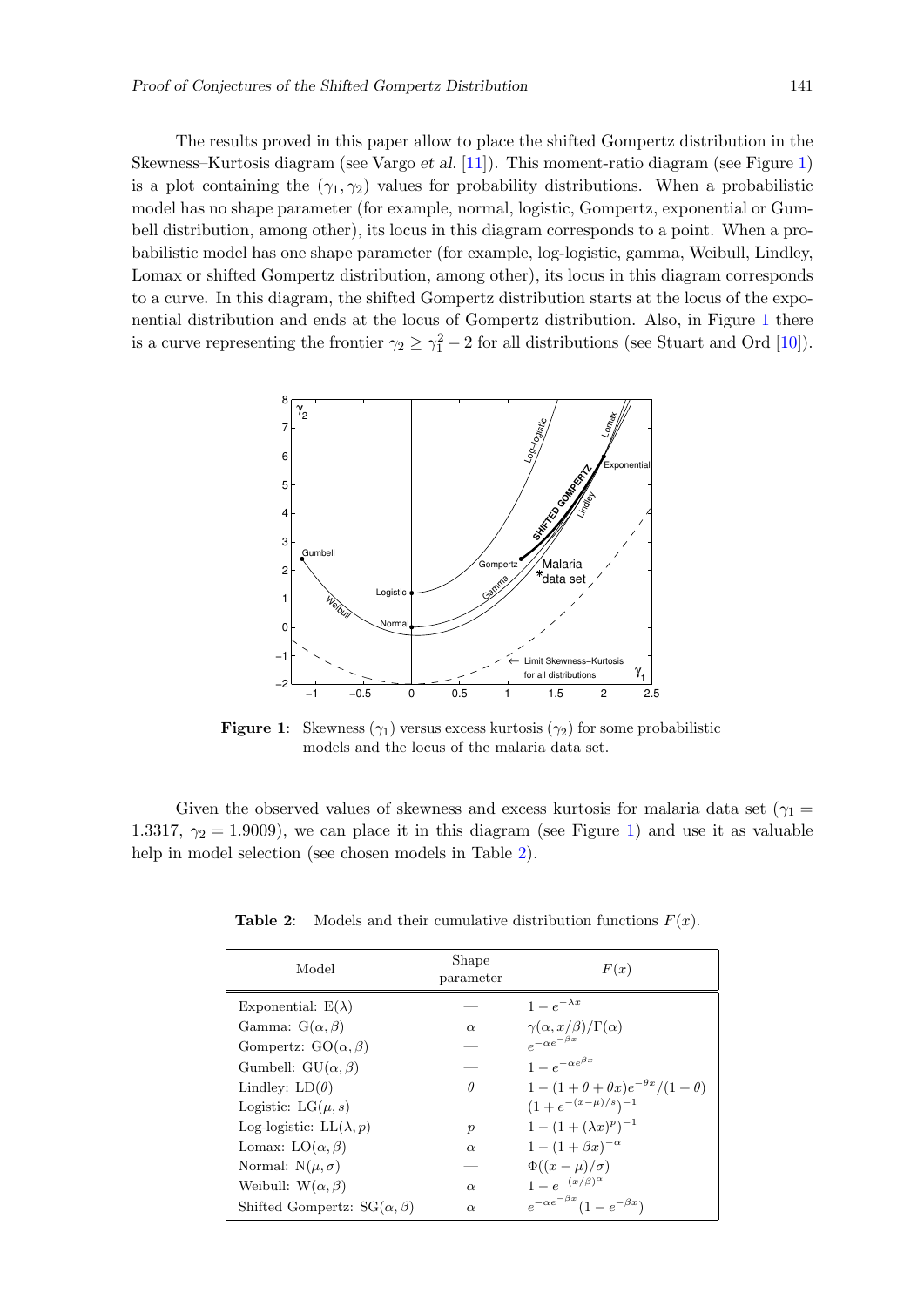It is reasonable to think that models located relatively near the locus of malaria data set (for example, Weibull, gamma, Gompertz or shifted Gompertz distribution) can provide a better fit than models located farther away (for example, Gumbell, logistic, normal or Lomax, among other). To accept or rejected this surmise, we estimate the parameters of the shifted Gompertz distribution and of all models represented in Figure [1](#page-10-0) by the maximum likelihood method. We obtain the performance of each model based on the following goodness-offit measures: log-likelihood function (LogL), Akaike Information Criterion (AIC), Bayesian Information Criterion (BIC), Kolmogorov–Smirnov (K-S) statistic with the corresponding p-value, Cramer von Mises  $(W^*)$  and Anderson–Darling  $(A^*)$ .

The results obtained (see Table [3\)](#page-11-1) show that the shifted Gompertz distribution presents the best fit in almost all goodness-of-fit measures. The smallest values of −LogL, AIC, BIC, W\* and A\* correspond to the shifted Gompertz distributions. The best values of K-S and its p-value are obtained by gamma and shifted Gompertz distribution. In addition, Weibull, gamma or Gompertz distribution present, in general, better fit than Gumbell, logistic, normal, Lindley, exponential, log-logistic or Lomax distribution.

<span id="page-11-1"></span>

| Malaria data set |               |        |                       |         |         |       |                  |       |        |  |
|------------------|---------------|--------|-----------------------|---------|---------|-------|------------------|-------|--------|--|
| Model            | MLE parameter |        | AIC<br>$-\text{Log}L$ |         | BIC     | $K-S$ | $p$ -val $(K-S)$ | $W^*$ | $A^*$  |  |
| E                | 0.0139        |        | 200.290               | 402.580 | 404.218 | 0.351 | $10^{-4}$        | 1.113 | 5.749  |  |
| G                | 4.965         | 14.414 | 183.079               | 370.158 | 373.434 | 0.089 | 0.923            | 0.054 | 0.448  |  |
| GO               | 10.024        | 0.040  | 182.983               | 369.967 | 373.242 | 0.102 | 0.823            | 0.047 | 0.425  |  |
| GU               | 0.126         | 0.022  | 198.302               | 400.605 | 403.880 | 0.226 | 0.041            | 0.492 | 2.899  |  |
| LD               | 0.0275        |        | 189.961               | 381.923 | 383.561 | 0.220 | 0.049            | 0.386 | 2.359  |  |
| LG               | 67.520        | 18.091 | 186.779               | 377.558 | 380.834 | 0.117 | 0.673            | 0.056 | 0.667  |  |
| LL               | 0.015         | 3.821  | 221.181               | 446.363 | 449.638 | 0.103 | 0.811            | 1.606 | 8.397  |  |
| LO               | 0.114         | 99.634 | 278.846               | 561.693 | 564.968 | 0.600 | $10^{-12}$       | 3.477 | 16.062 |  |
| N                | 71.578        | 34.505 | 188.481               | 380.963 | 384.238 | 0.138 | 0.461            | 0.169 | 1.156  |  |
| W                | 2.202         | 81.129 | 185.522               | 375.045 | 378.320 | 0.113 | 0.714            | 0.107 | 0.779  |  |
| SG               | 8.709         | 0.040  | 182.759               | 369.518 | 372.793 | 0.101 | 0.831            | 0.046 | 0.419  |  |

Table 3: The MLEs of the parameters and goodness-of-fit tests.

Best fitting model is shown in bold.

## <span id="page-11-0"></span>7. CONCLUSIONS

Three conjectures on the standard deviation, skewness and kurtosis of the shifted Gompertz distribution, as the shape parameter  $\alpha$  increases to  $+\infty$ , have been proved, solving the asymptotic problems found in Jiménez Torres and Jodrá [\[7\]](#page-12-3). In addition, an explicit expression for the i-th moment of the shifted Gompertz distribution has been obtained. These results allow to place the shifted Gompertz distribution in the Skewness–Kurtosis diagram, starting at the locus of the exponential distribution and ending at the locus of Gompertz distribution. To check their usefulness, a real malaria data set has been fitted, estimating the parameters by maximum likelihood. The results obtained show that the shifted Gompertz distribution presents a very good fit among the analyzed models, suggesting that the results proved in this paper can play an important rule in the decision to choose this model to fit data.